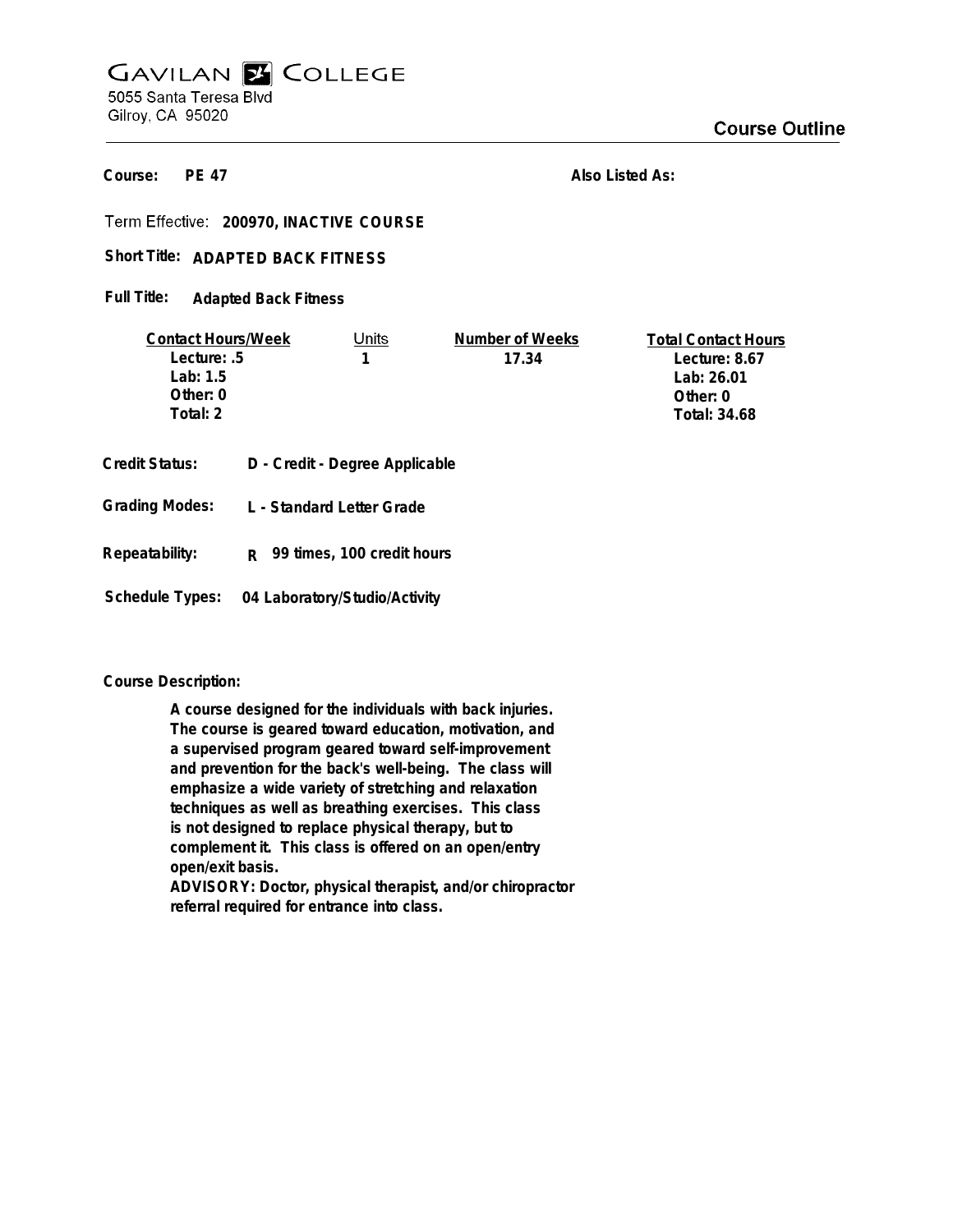**ARTICULATION and CERTIFICATE INFORMATION Associate Degree: GAV E1, effective 200870 CSU GE: CSU E1, effective 200870 IGETC: CSU TRANSFER: Transferable CSU, effective 200870 UC TRANSFER: Transferable UC, effective 200870**

**PREREQUISITES:**

**COREQUISITES:**

**STUDENT LEARNING OUTCOMES: 1. Students will explain a higher level of back fitness through education and exercise. ILO: 2,6,7 Measure: Performance, demonstration, oral report**

**2. Students will identify muscles related to back injuries. ILO: 2,6,1,7 Measure: Oral report, written exam, class discussion.**

**3. Students will identify flexibility and strength exercises specific to their individual needs. ILO: 6,2,1,7 Measure: Performance, demonstration**

**4. Students will practice proper stretching techniques in order to improve their back flexibility. ILO: 6,2,1,7 Measure: Performance, demonstration**

**5. Students will identify a variety of relaxation and visualization techniques. ILO: 2,1,6,7 Measure: Oral report, demonstration**

**TOPICS AND SCOPE: Curriculum Approval Date: 04/27/2009 3 Hours Course Overview. Intro to Exercise and Back Pain. Assess areas of physical fitness strengths and weaknesses and prioritize those areas to be addressed. SPO: Students will identify strengths and weaknesses specific to their needs. Homework: Develop Personalized Exercise Plan.**

**6 Hours**

**Introduction of Flexibility/Strength Exercises. Controlled, gradual and progressive exercises. Cardiovascular Endurance. Range of Motion. SPO: Students will practice flexibility and strength exercises specific to their needs. Homework: Stretching Log**

**3 Hours**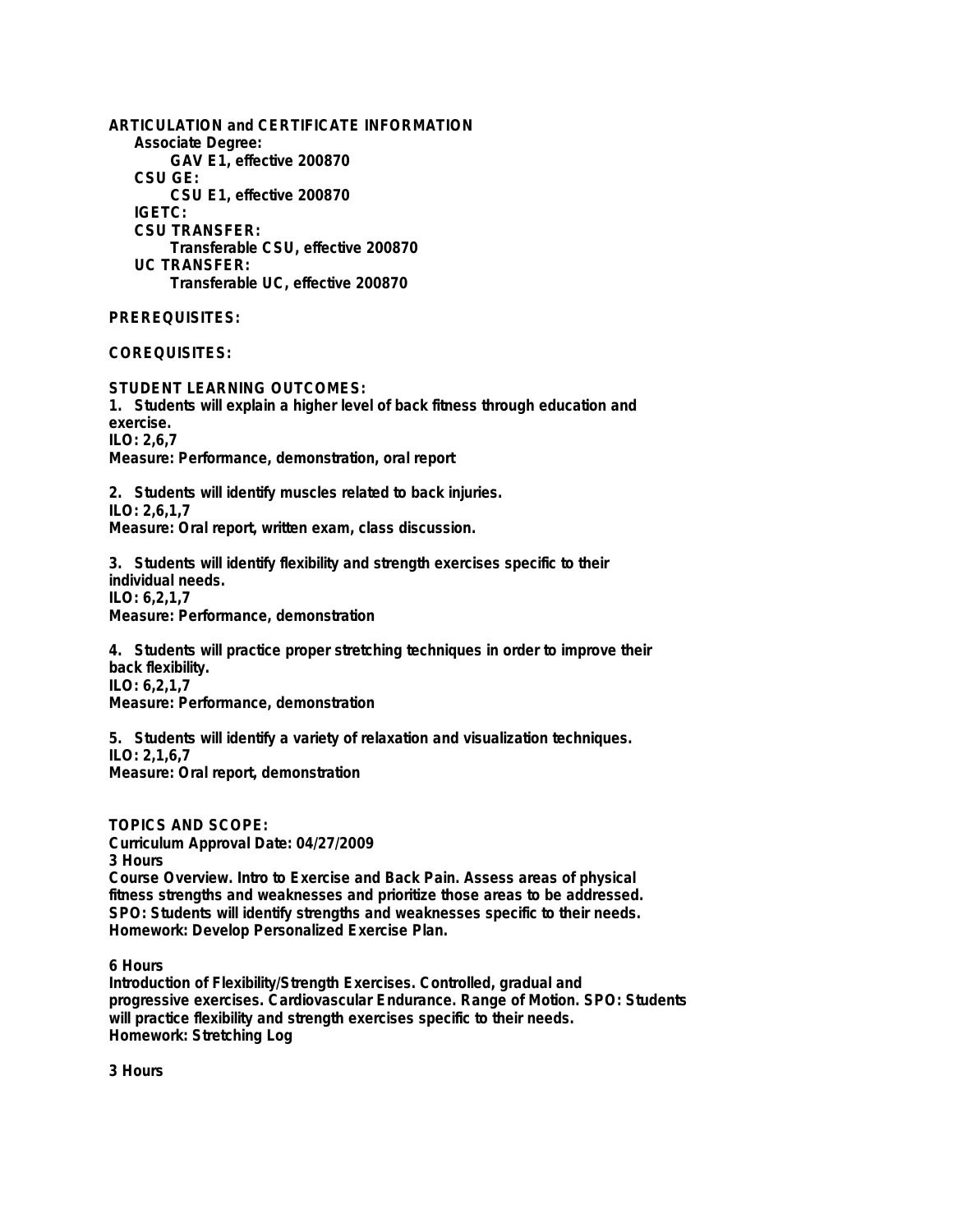**Stress and its impact on our lives. Fight or flight. Stress and Body Alignment. Breathing and Visualization Techniques. Introduction to Proper Breathing Exercises. SPO: Students will describe and demonstrate proper breathing exercises. Homework: Stress & Breathing Log.**

#### **6 Hours**

**Use of equipment and safety procedures are discussed. Functional exercises and movements that stabilize the body. Intro of Anatomy of Spinal Cord and Back Muscles. Intro to Movement/Stretching w/Balls. SPO: Students will perform functional exercises and movements correctly. Homework: Search the Internet for article on Exercise Tips for Back Pain and share with class.**

### **3 Hours**

**Review anatomy of the back muscles. Review common back injuries. Intro Resistive Strength/Alignment/Training. Back and Abdominal Exercises. SPO: Students will identify the back muscles and describe common back injuries. Homework: Read handouts.**

### **3 Hours**

**Proper Positioning Lifting/Pushing, ect./Back. Balance exercises and stretching w/European balls. Stretches, review Spinal Cord/Muscles. Use of aids; i.e., chair, towel, mats "stretch/flex bands". SPO: Students will practice proper lifting techniques and exercises that improve their back flexibility. Homework: Continue relaxation techniques as well as stretching and strengthening behaviors.**

### **3 Hours**

**Intro Muscle Strength and Endurance. Exercises/stretching w/mats/ball. Continuous muscle strengthening via hand weights. SPO: Students will practice stretching exercises with exercise ball and hand weights. Homework: Update their exercise plan to include new stretches.**

### **3 Hours**

**Water Therapy Introduction-Walking, Stabilization. SPO: Students will demonstrate adapted water exercises that improve their back flexibility. Homework: Attend one water aerobic class and discuss the benefits of at least one exercise.**

### **4 Hours**

**Intro Progressive Relaxation Techniques. Mat and ball stretching. Demo- practice proper positioning. More stretching w/mats & ball. Continue exercises and relaxation techniques. Review anatomy, proper positioning and update their exercise plan. Review for final exam & complete student logs. SPO: Students will demonstrate relaxation techniques correctly. Homework: Add relaxation techniques to Stress Log.**

#### **2 Hours**

**Final Exam - Individualized exercise plan and logs for students.**

### **METHODS OF INSTRUCTION:**

- **A. Videos, written materials, guest speakers.**
- **B. Attendance and participation.**
- **C. Demonstrations and explanations.**
- **D. Guided practice.**
- **E. Student Educational Contract**

**METHODS OF EVALUATION:**

**The types of writing assignments required:**